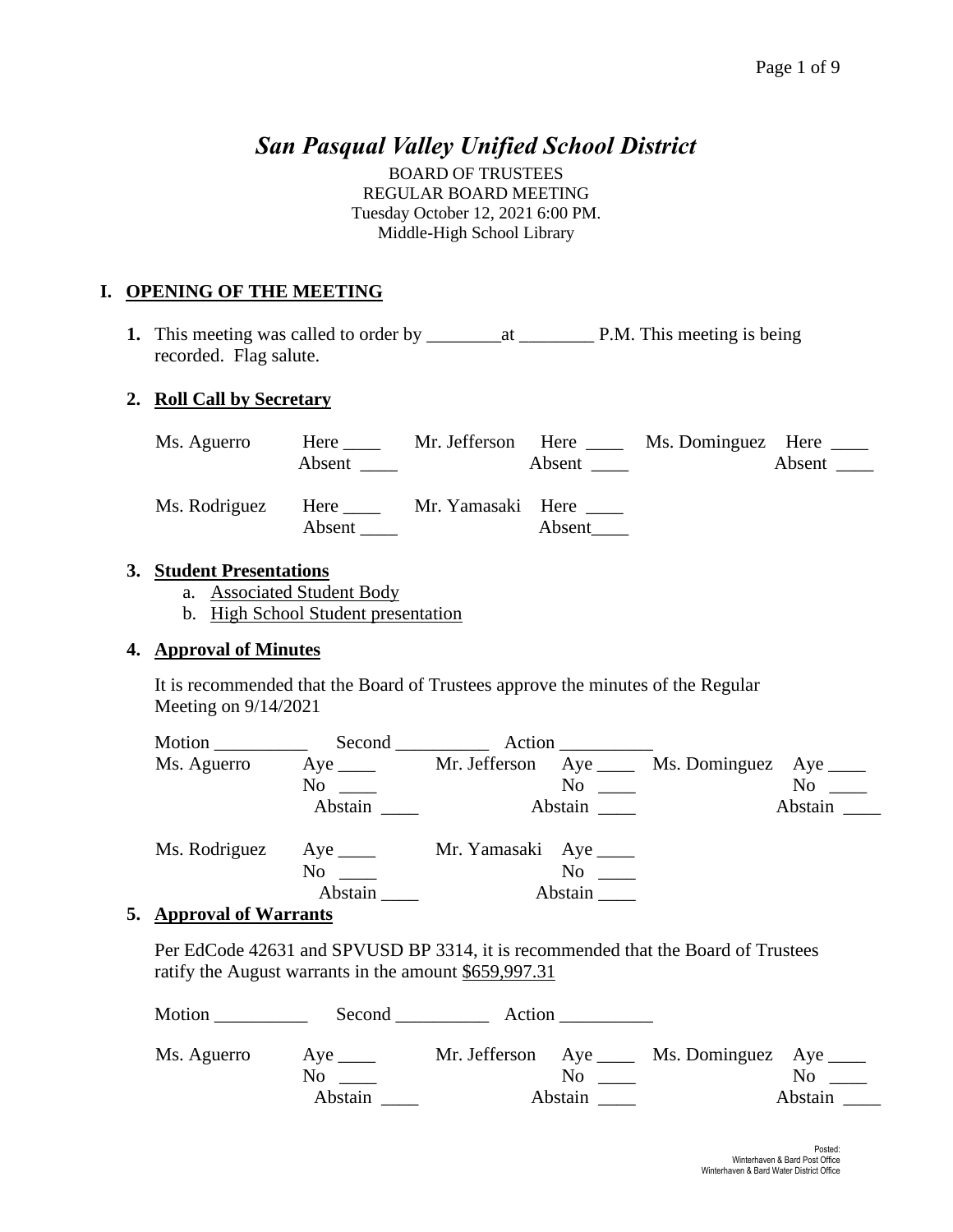| Ms. Rodriguez Aye |         | Mr. Yamasaki Aye |
|-------------------|---------|------------------|
|                   | No      | N <sub>0</sub>   |
|                   | Abstain | Abstain          |

#### **6. Public Comments**

Are there any public comments speakers who require translation?

\*Persons who have complaints against Board members or District staff are encouraged to seek resolution to those complaints by using the San Pasqual Valley Unified School District written complaint procedures before orally addressing them at a meeting. The Board will not respond to such complaints until the applicable complaint procedure (BP/AR 1312.1) has been followed and has reached the Board level. Where a complaint concerns a District employee identifiable by name, position, or other facts, the Board cannot respond until proper written notice has been given to the employee pursuant to Government Code Section 54957.

Comments shall be limited to three minutes per person (six minutes if translation is required) and twenty minutes (forty minutes if translation is required) for all comments, per topic, unless the board president, subject to the approval of the Governing Board, sets different time limits

- **a.** Are there any members of the public to be heard on items not appearing on agenda that are within the jurisdiction of the District?
- **b.** Are there any members of the public to be heard on items appearing on the agenda?
- **c.** Are there any members of the public or parents/guardians of Indian children on equal participation in educational programs provided by the district. Title VII of The Elementary and Secondary Education Act as amended by the Every Student Succeeds Act or PL 114-95

#### **CALL TO ORDER PUBLIC HEARING Time: \_\_\_\_\_\_\_\_\_\_\_**

#### **Motion to Open Public Hearing**

| <b>Motion</b> __________ | <b>Second</b>                    | <b>Action</b>                                  |                                                                |
|--------------------------|----------------------------------|------------------------------------------------|----------------------------------------------------------------|
| Ms. Aguerro              | Aye $\_\_$<br>$No \_$<br>Abstain | No<br>Abstain                                  | Mr. Jefferson Aye ____ Ms. Dominguez Aye ____<br>No<br>Abstain |
| Ms. Rodriguez            | Aye $\_\_$<br>No<br>Abstain      | Mr. Yamasaki Aye ______<br>$\rm No$<br>Abstain |                                                                |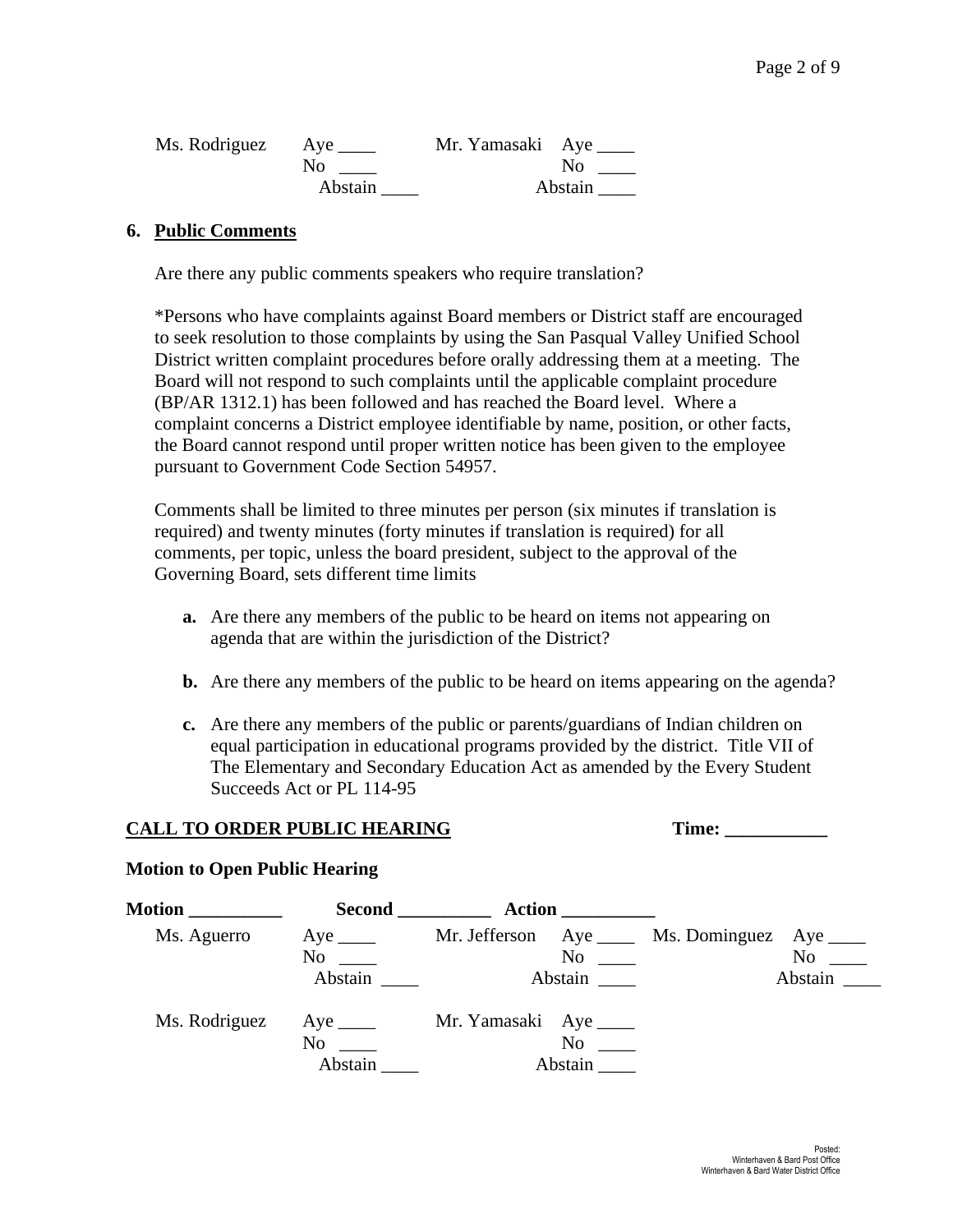**PUBLIC HEARING: Title VII and Impact Aid. Seek input from parents of Indian children, tribal officials, the Impact Aid Committee and any other interested persons regarding the development or review of education programs and services allowing for the participation of Indian students on an equal basis in the district.** 

**Pursuant to BP/AR 1270, the Memorandum of Understanding between San Pasqual Valley Unified School District and the Quechan Tribe, AR 1270.2, and Title VII, the District will ensure the equal basis participation of, and trible and parental involvement in the education, of those students who live on Indian lands and are claimed for payment under the Title VII of Public Law 103-382. BP/AR 1270 and AR 1270.2 were approved by the board on 08.14.18. Copies of the Impact Aid Report 18.19 and the Indian Policy and Procedures are available at the District Office upon request.** 

**We open the floor to Public Comments regarding education programs and services of Indian students at San Pasqual Valley Unified School District; please only speak on this topic:**

**\_\_\_\_\_\_\_\_\_\_\_\_\_\_\_\_\_\_\_\_\_\_\_\_\_\_\_\_\_\_\_\_\_\_\_\_\_\_\_\_\_\_\_\_\_\_\_\_\_\_\_\_\_\_\_\_\_\_\_\_\_\_\_\_\_\_\_\_\_\_\_\_\_\_\_\_ \_\_\_\_\_\_\_\_\_\_\_\_\_\_\_\_\_\_\_\_\_\_\_\_\_\_\_\_\_\_\_\_\_\_\_\_\_\_\_\_\_\_\_\_\_\_\_\_\_\_\_\_\_\_\_\_\_\_\_\_\_\_\_\_\_\_\_\_\_\_\_\_\_\_\_\_ \_\_\_\_\_\_\_\_\_\_\_\_\_\_\_\_\_\_\_\_\_\_\_\_\_\_\_\_\_\_\_\_\_\_\_\_\_\_\_\_\_\_\_\_\_\_\_\_\_\_\_\_\_\_\_\_\_\_\_\_\_\_\_\_\_\_\_\_\_\_\_\_\_\_\_\_**

**Motion to declare the Public Hearing closed** 

**\_\_\_\_\_\_\_\_\_\_\_\_\_\_\_\_\_\_\_\_\_\_\_\_\_\_\_\_\_\_\_\_\_\_\_\_\_\_\_\_\_\_\_\_\_\_\_\_**

| Motion                                                                            |         |                                                                      |  |                                  |
|-----------------------------------------------------------------------------------|---------|----------------------------------------------------------------------|--|----------------------------------|
|                                                                                   |         | Ms. Aguerro Aye ____ Mr. Jefferson Aye ____ Ms. Dominguez Aye ___    |  |                                  |
|                                                                                   |         | $\rm No$ $\rm \sim$ $\rm No$ $\rm \sim$                              |  | $No \t —$                        |
|                                                                                   | Abstain | Abstain                                                              |  | Abstain $\overline{\phantom{a}}$ |
|                                                                                   |         | Ms. Rodriguez Aye _____ Mr. Yamasaki Aye ____                        |  |                                  |
|                                                                                   |         | $No \tImes$                                                          |  |                                  |
|                                                                                   | Abstain | Abstain                                                              |  |                                  |
|                                                                                   |         |                                                                      |  |                                  |
| <b>II. PRESENTATIONS</b>                                                          |         |                                                                      |  |                                  |
| 1.                                                                                |         | Ms. Jaqueline Rodriguez, Migrant & ELL Coordinator, Adult Ed Teacher |  |                                  |
| <b>III. CONSENT ITEMS</b>                                                         |         |                                                                      |  |                                  |
| Travel/Training: Every Child Counts Symposium January 12-14, 2022 In Palm Desert, |         |                                                                      |  |                                  |
| California.                                                                       |         |                                                                      |  |                                  |
| 2. Ratification: DELAC/MPAC Dates for 2021-2022                                   |         |                                                                      |  |                                  |

- 3. Sports: 2021-2022 San Pasqual Valley High School Soccer Head Coach and Assistant Coach
- 4. Ratification: Consultant Contract Dr. Lena Moua
- 5. Memorandum of Understanding Between San Pasqual Teachers Association and San Pasqual Valley Unified School District Date 09/24/2021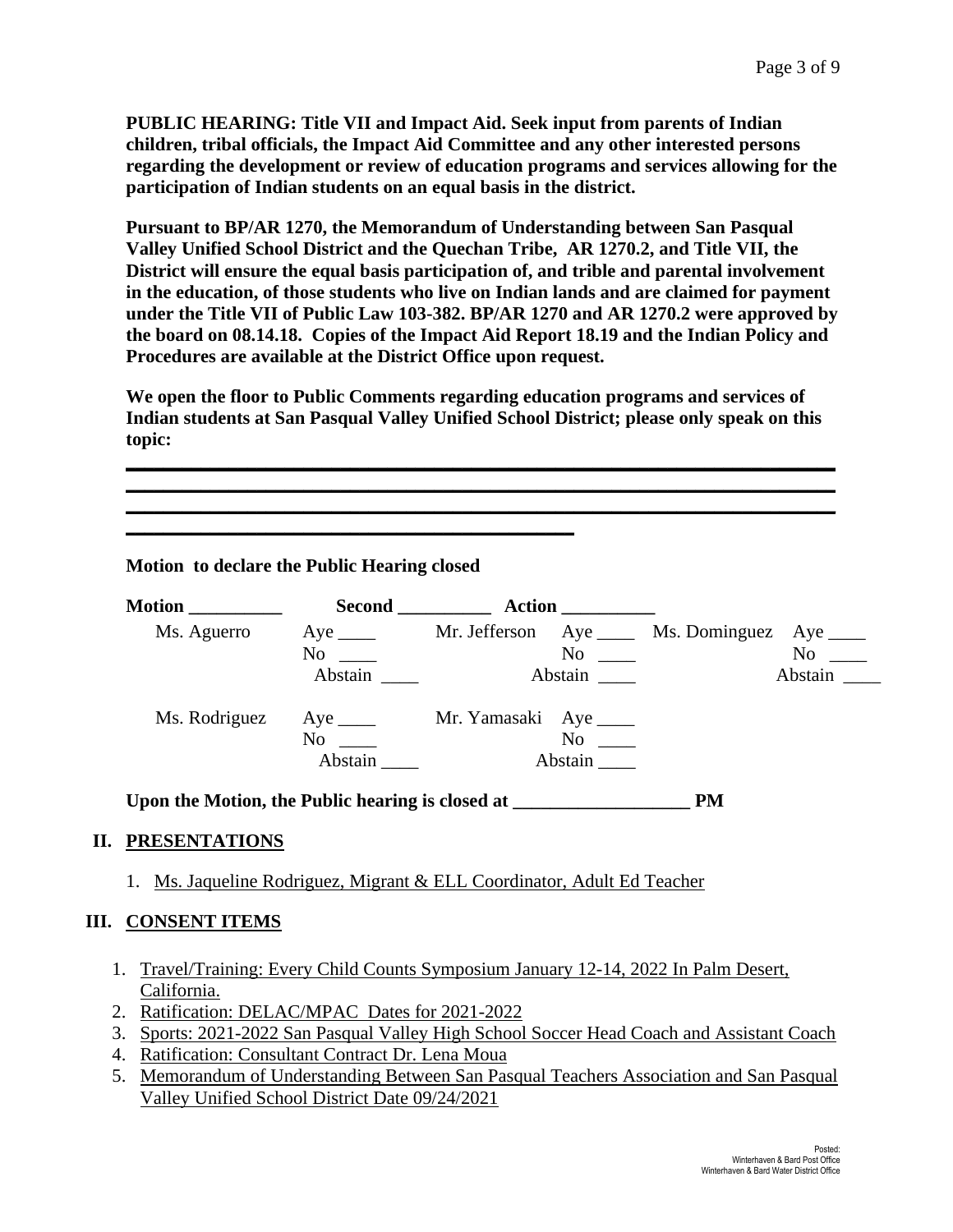- 6. CSEA and its San Pasqual Chapter 600 Proposal to the San Pasqual Valley Unified School District Covid Related Issues for the 2021-2022 School Year
- 7. Surplus

| Motion ___________ |                                         |                         |                      |                            |                                         |
|--------------------|-----------------------------------------|-------------------------|----------------------|----------------------------|-----------------------------------------|
| Ms. Aguerro        | $Aye$ <sub>_____</sub><br>No<br>Abstain | Mr. Jefferson           | No<br>Abstain        | Aye ________ Ms. Dominguez | $Aye$ <sub>_____</sub><br>No<br>Abstain |
| Ms. Rodriguez      | $Aye$ <sub>_____</sub><br>No<br>Abstain | Mr. Yamasaki Aye ______ | $No \ \_$<br>Abstain |                            |                                         |

## **IV. MONTHLY REPORTS**

- 1. San Pasqual Teachers Association (SPTA) Ms. Jennifer Wallace
- 2. California School Employees Association (CSEA) Ms. Luz Sarabia-Grossenburg
- 3. Special Education Dr. Thien Hoang
- 4. Elementary School Mr. Ruben Gonzalez
	- Lunch time follow up
- 5. Middle School Ms. Mary Kay Monson
- 6. Cafeteria Ms. Stacey Garcia
- 7. Human Resources Ms. Alina Sanchez
- 8. Business Services Ms. Kish Curtis
	- Gym Update
- 9. Superintendent/Bill Manes-Adult Education Principal Dr. Katrina Johnson-León
	- LCAP
- 10. School Board

## **V. UNFINISHED BUSINESS**

## **VI. INFORMATION ITEMS**

- 1. Site Council Information Follow Up from Public Comments
- 2. The Superintendent Accepted the Resignation of Three Certificated Staff Members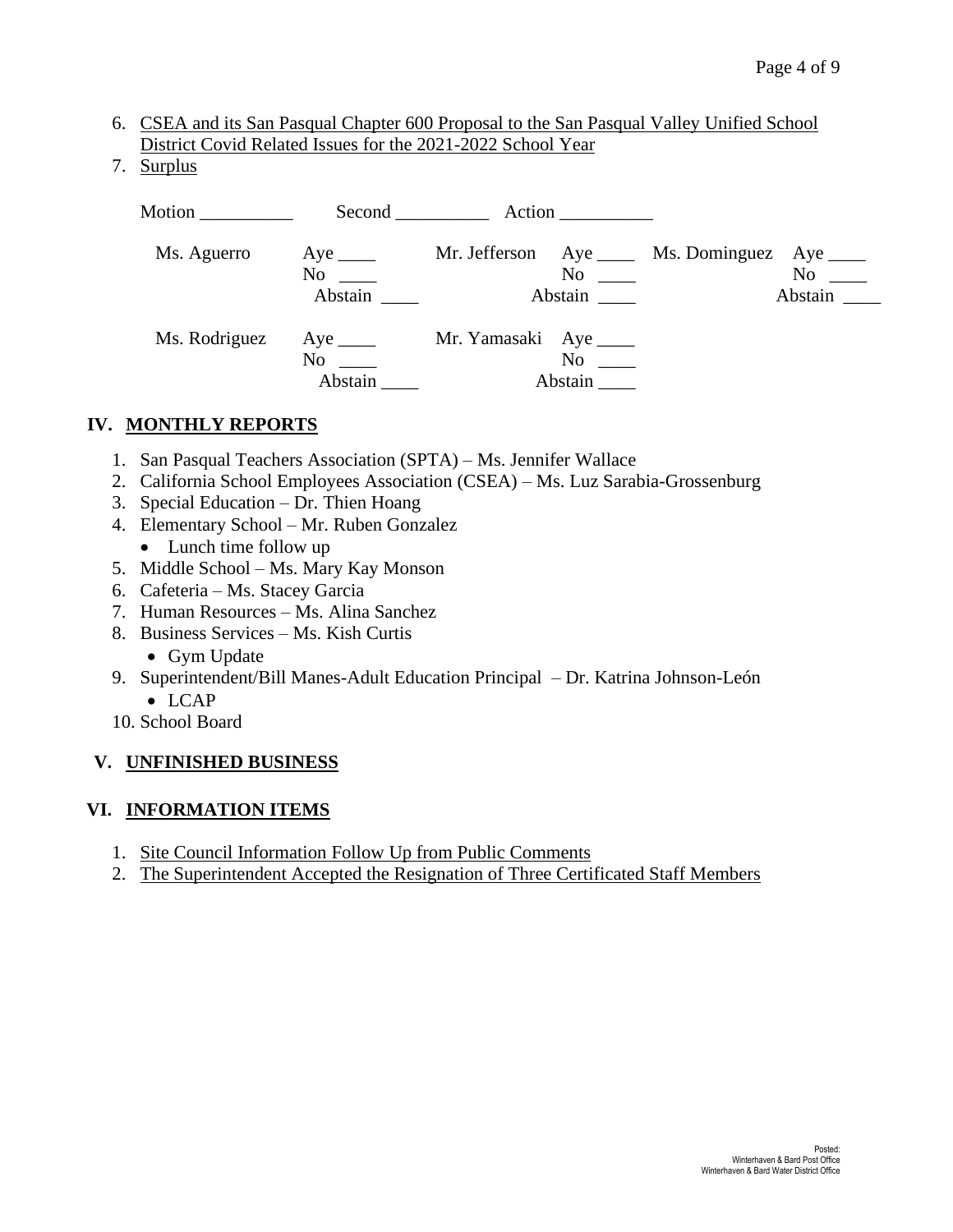## **VII. NEW BUSINESS**

| 1. Delete Board Policies/Administrative Regulations: Delete BP 4041 and BP/AR 4111.1 and |                                                                               |                        |           |               |               |  |
|------------------------------------------------------------------------------------------|-------------------------------------------------------------------------------|------------------------|-----------|---------------|---------------|--|
|                                                                                          | add Interview Committee to 4111. Delete BP/AR 4112.24 Delete AR               |                        |           |               |               |  |
|                                                                                          | 4112.91/4212.91/4312.91. Delete BP/AR 7110.1, Delete BB/AR 9311 Board Bylaws; |                        |           |               |               |  |
|                                                                                          | <b>BP4128 Shared Teaching Assignments</b>                                     |                        |           |               |               |  |
|                                                                                          |                                                                               |                        |           |               |               |  |
|                                                                                          |                                                                               |                        |           |               |               |  |
|                                                                                          | Ms. Aguerro Aye _____ Mr. Jefferson Aye _____ Ms. Dominguez Aye ____          |                        |           |               |               |  |
|                                                                                          | $No \ \_$                                                                     | $N$ o $\_\_$           |           | $N$ o         |               |  |
|                                                                                          | Abstain                                                                       | Abstain                |           |               | Abstain       |  |
|                                                                                          |                                                                               |                        |           |               |               |  |
|                                                                                          | Ms. Rodriguez Aye _____ Mr. Yamasaki Aye ____                                 |                        |           |               |               |  |
|                                                                                          | $No \_$                                                                       |                        |           |               |               |  |
|                                                                                          | Abstain                                                                       |                        |           |               |               |  |
|                                                                                          | Abstain $\_\_\_\$                                                             |                        |           |               |               |  |
|                                                                                          |                                                                               |                        |           |               |               |  |
| 2. Approve Policy Recommendations from CSBA September Issue                              |                                                                               |                        |           |               |               |  |
|                                                                                          |                                                                               |                        |           |               |               |  |
|                                                                                          |                                                                               |                        |           |               |               |  |
|                                                                                          | Ms. Aguerro Aye _____ Mr. Jefferson Aye _____ Ms. Dominguez Aye ____          |                        |           |               |               |  |
|                                                                                          |                                                                               |                        |           |               |               |  |
|                                                                                          | Abstain                                                                       |                        |           |               | Abstain       |  |
|                                                                                          |                                                                               |                        |           |               |               |  |
|                                                                                          | Ms. Rodriguez Aye _____ Mr. Yamasaki Aye ____                                 |                        |           |               |               |  |
|                                                                                          | $No \ \_$                                                                     |                        |           |               |               |  |
|                                                                                          | Abstain                                                                       |                        | Abstain   |               |               |  |
|                                                                                          |                                                                               |                        |           |               |               |  |
| 3. Ratification: Increase to the San Pasqual Valley USD Certificated Management Salary   |                                                                               |                        |           |               |               |  |
| Schedule                                                                                 |                                                                               |                        |           |               |               |  |
|                                                                                          |                                                                               |                        |           |               |               |  |
|                                                                                          | Ms. Aguerro Aye _____ Mr. Jefferson Aye ____ Ms. Dominguez Aye ____           |                        |           |               |               |  |
|                                                                                          | $No \ \_\_$                                                                   |                        |           |               | No            |  |
|                                                                                          | Abstain                                                                       |                        | Abstain   | $No \ \ \_\_$ | $\frac{1}{1}$ |  |
|                                                                                          |                                                                               |                        |           |               |               |  |
| Ms. Rodriguez                                                                            | $Aye$ <sub>____</sub>                                                         | Mr. Yamasaki Aye _____ |           |               |               |  |
|                                                                                          | $No \ \_$                                                                     |                        | $No \ \_$ |               |               |  |
|                                                                                          | Abstain                                                                       |                        | Abstain   |               |               |  |
|                                                                                          |                                                                               |                        |           |               |               |  |
|                                                                                          |                                                                               |                        |           |               |               |  |
|                                                                                          |                                                                               |                        |           |               |               |  |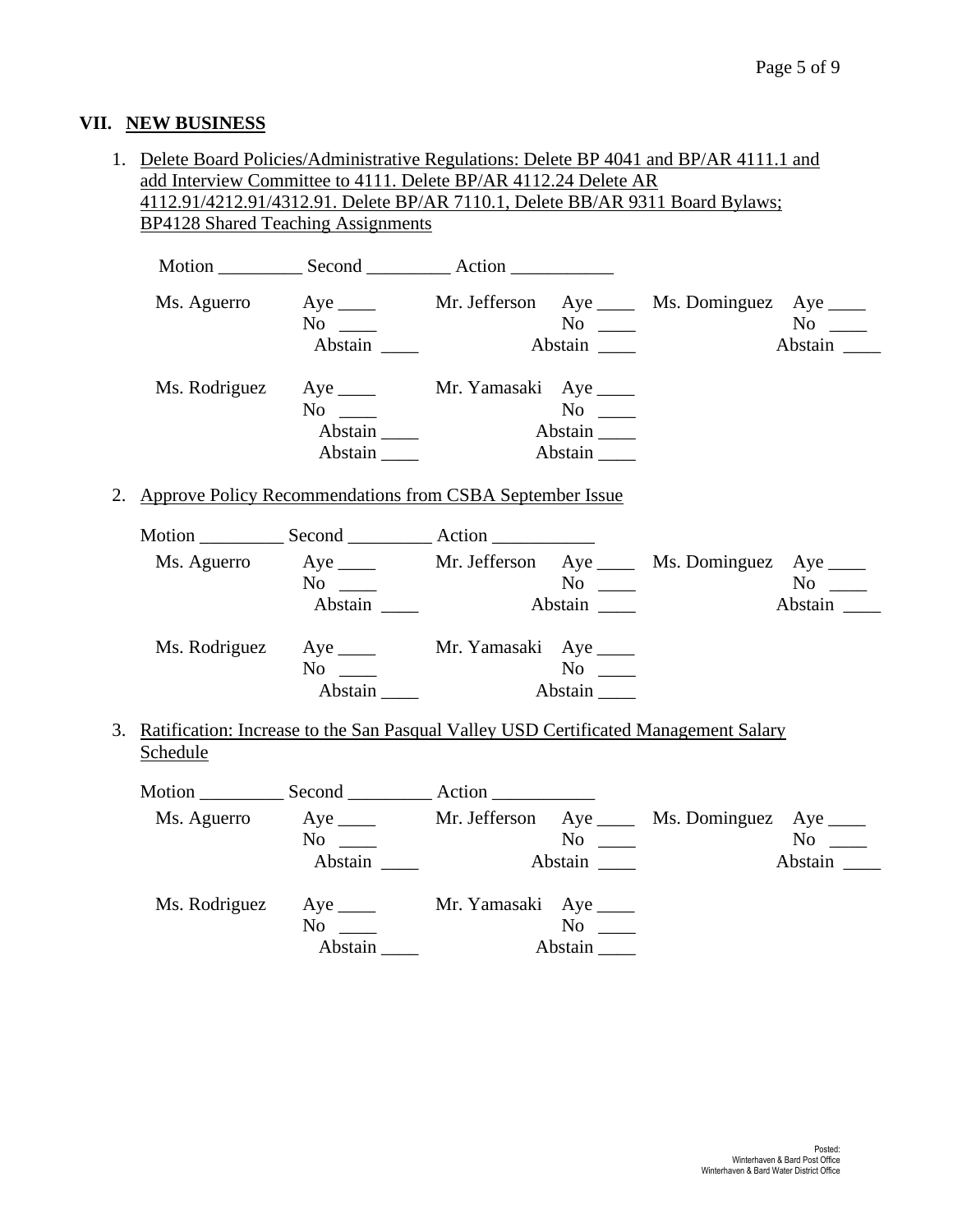|    | Ms. Aguerro                                                                     | $No \ \_$<br>Abstain                                                                                                                                                                                                                                                                                            | $\overline{N_0}$ $\overline{\phantom{0}}$<br>Abstain $\_\_\_\_\$ | Aye ______ Mr. Jefferson Aye _____ Ms. Dominguez Aye ____ | $No \_$              |
|----|---------------------------------------------------------------------------------|-----------------------------------------------------------------------------------------------------------------------------------------------------------------------------------------------------------------------------------------------------------------------------------------------------------------|------------------------------------------------------------------|-----------------------------------------------------------|----------------------|
|    |                                                                                 | Ms. Rodriguez Aye _____ Mr. Yamasaki Aye ____<br>$No \ \_$<br>Abstain                                                                                                                                                                                                                                           | Abstain                                                          |                                                           |                      |
| 5. | Approve Expenditure Plan for 3213 and 3214 ESSER III Funds                      |                                                                                                                                                                                                                                                                                                                 |                                                                  |                                                           |                      |
|    |                                                                                 |                                                                                                                                                                                                                                                                                                                 |                                                                  |                                                           |                      |
|    |                                                                                 | Ms. Aguerro Aye _____ Mr. Jefferson Aye ____ Ms. Dominguez Aye ____<br>No note that the set of the set of the set of the set of the set of the set of the set of the set of the set of the set of the set of the set of the set of the set of the set of the set of the set of the set of the set of<br>Abstain |                                                                  |                                                           | $No \_$              |
|    |                                                                                 | Ms. Rodriguez Aye _____ Mr. Yamasaki Aye ____<br>$No \_\_$<br>Abstain                                                                                                                                                                                                                                           | Abstain                                                          |                                                           |                      |
| 6. | Board Member Compensation for Members Absent During Board Meetings in September |                                                                                                                                                                                                                                                                                                                 |                                                                  |                                                           |                      |
|    |                                                                                 |                                                                                                                                                                                                                                                                                                                 |                                                                  |                                                           |                      |
|    | Ms. Aguerro                                                                     | $No \_$<br>Abstain                                                                                                                                                                                                                                                                                              | $\overline{N_0}$ $\overline{\phantom{0}}$<br>Abstain             | Aye ______ Mr. Jefferson Aye _____ Ms. Dominguez Aye ____ | $No \ \_$<br>Abstain |
|    |                                                                                 | Ms. Rodriguez Aye _____ Mr. Yamasaki Aye ____<br>No $\_\_$                                                                                                                                                                                                                                                      | $No \ \_$                                                        |                                                           |                      |
|    | VIII. BOARD COMMENTS                                                            |                                                                                                                                                                                                                                                                                                                 |                                                                  |                                                           |                      |
|    | IX. ITEMS FOR FUTURE AGENDA                                                     |                                                                                                                                                                                                                                                                                                                 |                                                                  |                                                           |                      |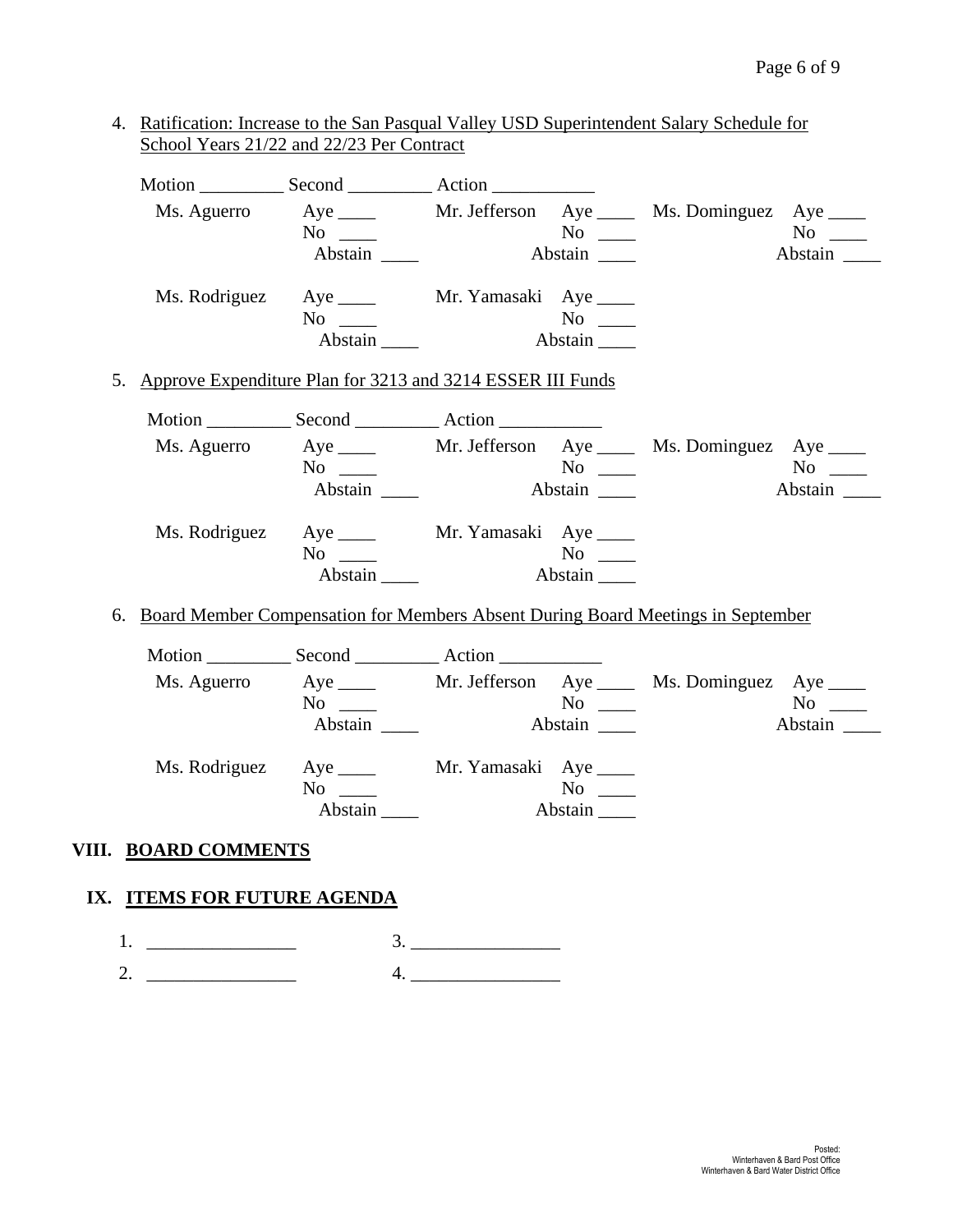|                                                                                               | X. CLOSED SESSION                                                                         |                  |                      | Time: P.M. |                                                      |
|-----------------------------------------------------------------------------------------------|-------------------------------------------------------------------------------------------|------------------|----------------------|------------|------------------------------------------------------|
|                                                                                               |                                                                                           |                  |                      |            |                                                      |
|                                                                                               | Ms. Aguerro Aye ____ Mr. Jefferson Aye ____ Ms. Dominguez Aye ___<br>$No \ \_$<br>Abstain |                  | Abstain              |            | Abstain                                              |
|                                                                                               | Ms. Rodriguez Aye _____ Mr. Yamasaki Aye ____<br>$No \ \_$<br>Abstain                     |                  | Abstain              |            |                                                      |
| 1. CONFERENCE WITH LABOR NEGOTIATOR (Superintendent) – Pursuant to<br>Government Code 54957.6 |                                                                                           |                  |                      |            |                                                      |
| 2. PERSONNEL MATTERS – Pursuant to Government Code 54957                                      |                                                                                           |                  |                      |            |                                                      |
| c. Art Teacher                                                                                | b. Student HealthCare Specialist                                                          |                  |                      |            |                                                      |
| 3. PUBLIC EMPLOYEE PERFORMANCE EVALUATION – Pursuant to Government<br>Code 54957              |                                                                                           |                  |                      |            |                                                      |
| XI. <u>RECONVENE</u>                                                                          |                                                                                           |                  |                      | Time: P.M. |                                                      |
|                                                                                               |                                                                                           |                  |                      |            |                                                      |
|                                                                                               | Ms. Aguerro Aye ____ Mr. Jefferson Aye ____ Ms. Dominguez Aye ___<br>$No \_$<br>Abstain   |                  | $No \ \_$<br>Abstain |            |                                                      |
| Ms. Rodriguez                                                                                 | $Aye$ <sub>____</sub><br>$No \ \_$<br>Abstain                                             | Mr. Yamasaki Aye | $No \ \_$<br>Abstain |            |                                                      |
| Report to the Public on any reportable action taken in Closed Session                         |                                                                                           |                  |                      |            | No not be a set of $\mathbf{N}\mathbf{o}$<br>Abstain |

1. CONFERENCE WITH LABOR NEGOTIATOR (Superintendent) – Pursuant to Government Code 54957.6

\_\_\_\_\_\_\_\_\_\_\_\_\_\_\_\_\_\_\_\_\_\_\_\_\_\_\_\_\_\_\_\_\_\_\_\_\_\_\_\_\_\_\_\_\_\_\_\_\_\_\_\_\_\_\_\_\_\_\_\_\_\_\_\_\_\_\_\_\_\_\_\_\_\_\_\_\_\_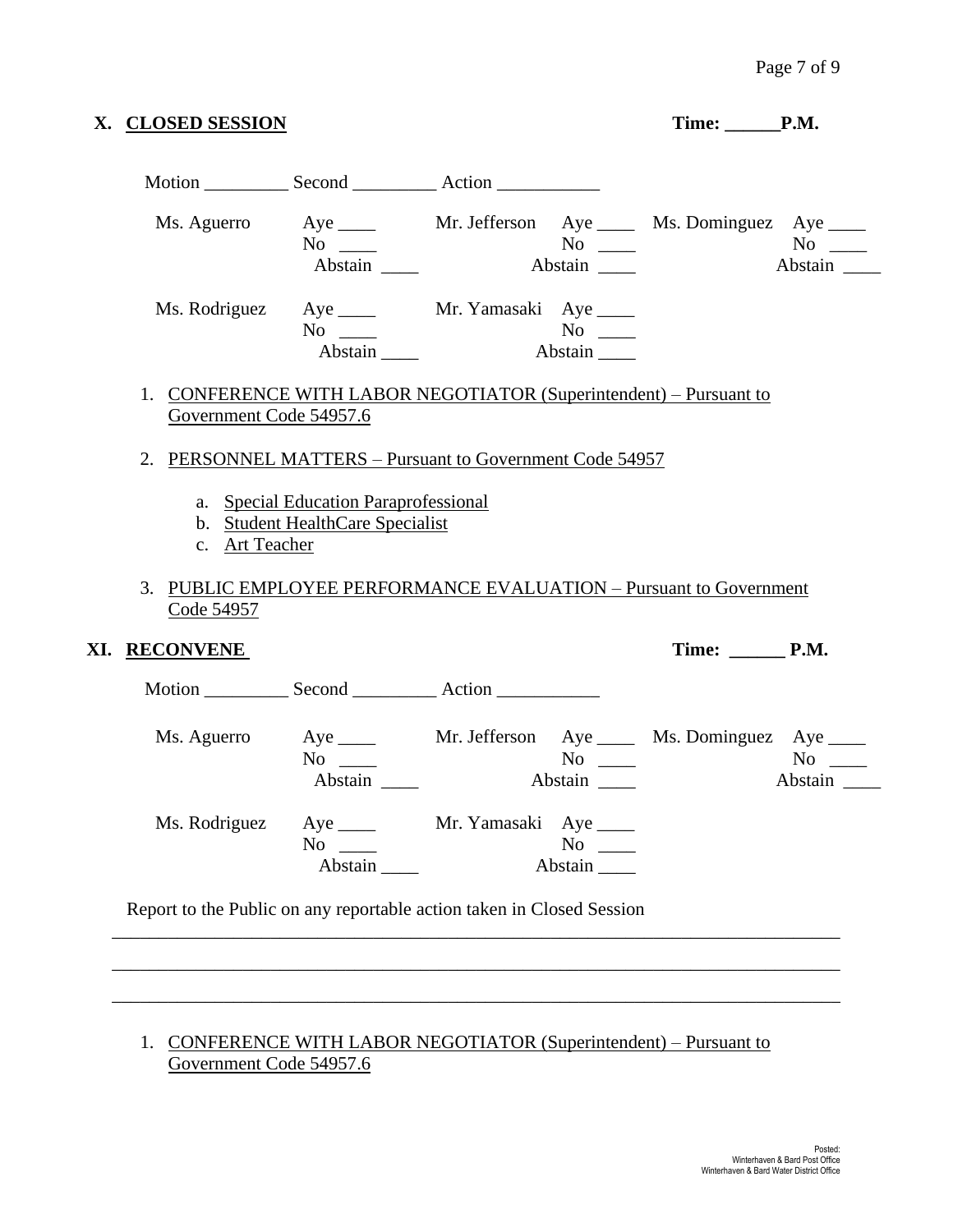## 2. PERSONNEL MATTERS – Pursuant to Government Code 54957

|                | a. Special Ed Paraprofessional                                                    |         |                                          |                      |
|----------------|-----------------------------------------------------------------------------------|---------|------------------------------------------|----------------------|
|                |                                                                                   |         |                                          |                      |
| Ms. Aguerro    | Aye ______ Mr. Jefferson Aye _____ Ms. Dominguez Aye ____<br>$No \ \_$<br>Abstain |         | $No \ \_$<br>Abstain                     | $No \_$<br>Abstain   |
|                | Ms. Rodriguez Aye _____ Mr. Yamasaki Aye ____<br>$No \_\_$<br>Abstain             |         | $No \ \_$<br>Abstain                     |                      |
|                | b. Student Health Care Specialist                                                 |         |                                          |                      |
|                |                                                                                   |         |                                          |                      |
| Ms. Aguerro    | $No \ \_$<br>Abstain                                                              |         | $No \ \_$<br>Abstain                     | $No \_$<br>Abstain   |
|                | Ms. Rodriguez Aye _____ Mr. Yamasaki Aye ____<br>$No \ \_$<br>Abstain             |         | $No \ \_$<br>$\overline{\text{Abstain}}$ |                      |
| c. Art Teacher |                                                                                   |         |                                          |                      |
|                |                                                                                   |         |                                          |                      |
| Ms. Aguerro    | Aye ______ Mr. Jefferson Aye _____ Ms. Dominguez Aye ____<br>$No \ \_$<br>Abstain | Abstain | No $\qquad$                              | $No \ \_$<br>Abstain |
|                | Ms. Rodriguez Aye _____ Mr. Yamasaki Aye ____<br>$No \ \_$<br>Abstain             |         | $No \ \_$<br>$\frac{1}{\text{Abstain}}$  |                      |

## 3. PUBLIC EMPLOYEE PERFORMANCE EVALUATION – Pursuant to Government Code 54957